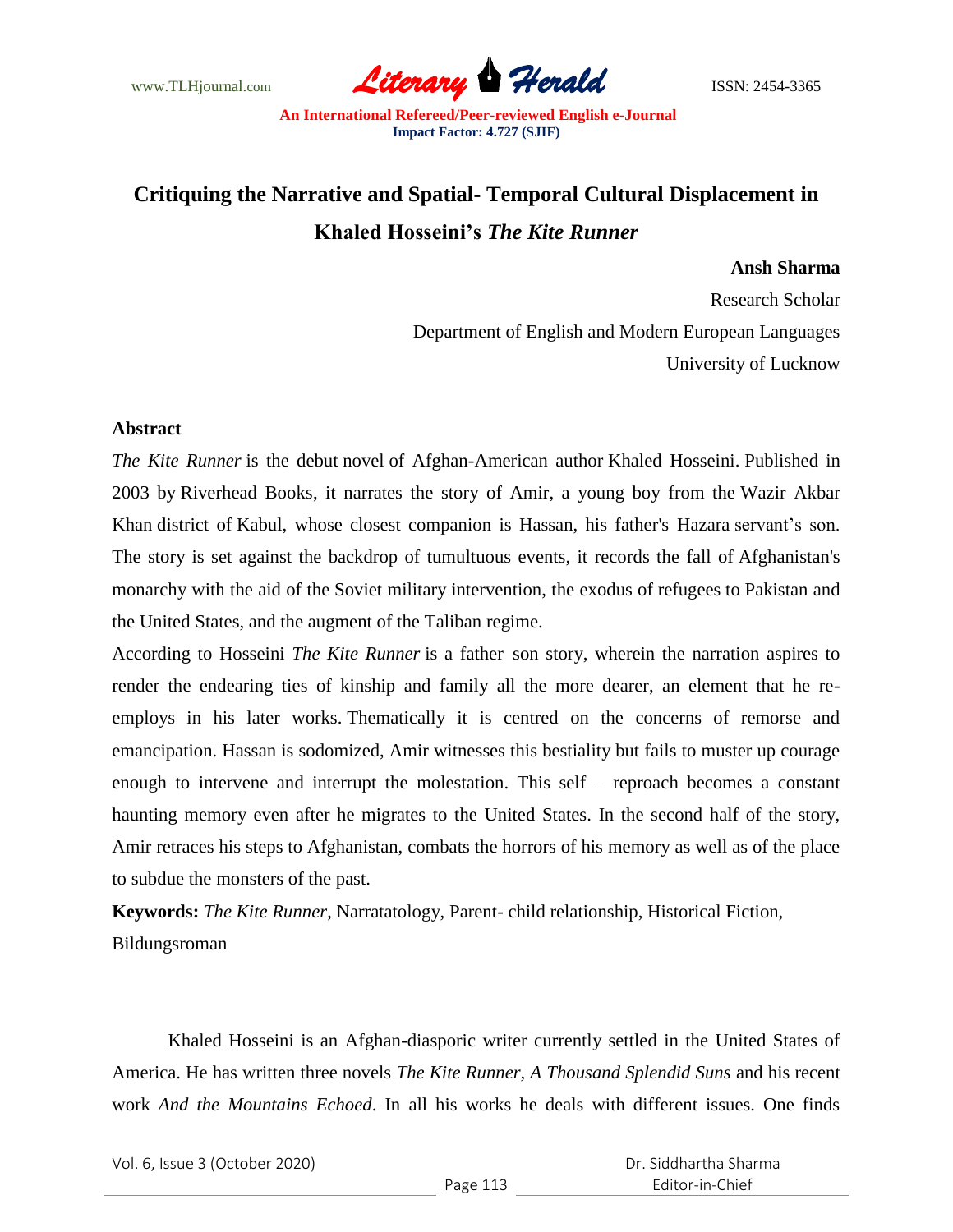

Afghanistan to be a connecting and underlying link in all his works. In one of the interfaces he confessed that, "Most writing is torture... a worry that there is nothing to say," but he expressed his gratitude as "the act of writing changed the relationship with Afghanistan". Hosseini believes himself to be essentially a 'storyteller' and consequently other things follow.

In 1999, Hosseini heard of a news section reporting the ban imposed on kite flying by Taliban regime in Afghanistan, which seemed to him to be quite a callous attempt to curb the cultural freedom of the Afghans. The report "struck a personal chord" for him, as he had fond memories of growing up with the sport while living in Afghanistan. This inspired him to write a twenty-five page short story about two boys who fly kites in Kabul. Hosseini sent copies of his short story to *Esquire* and *The New Yorker*, both of which declined it. He revived the manuscript in his garage in March 2001 and began to upgrade it to a novel format at the suggestion of a friend. Hosseini reveals that the narrative became "much darker" than he originally proposed. Commenting on the cause of popularity of *The Kite Runner*, Hosseini answered:

> *The Kite Runner* is multi-layered, in that it provides readers with cultural, religious, political, historical, and literary points to discuss. But I suspect that also part of the reason it is popular with book groups is that it is a very human story. Because the themes of friendship, betrayal, guilt, redemption, and uneasy love between fathers and sons are universal and not specifically Afghan, the book has reached across cultural, racial, religious, and gender gaps to resonate with readers of various backgrounds. I think people respond to the emotions in this book (Reader"s Guide 7).

*The Kite Runner* covers a multigenerational period and focuses on the intergenerational relationship as well as the crisis of the generation-gap. According to Hosseini, his interest in the theme grew simultaneously with the novel, and when faced with the writer"s block he "doodled" them, i.e. drew images absent-mindedly, a feature that played a decisive role in the adaptation of the book into a graphic novel.

 In the character of the protagonist of the novel, Amir, glimpses of the life of Khaled Hosseini are profoundly discernible. For example, both Amir and Hosseini were born in Afghanistan and left the country at the age of eleven, not to return before 2003. They lived in the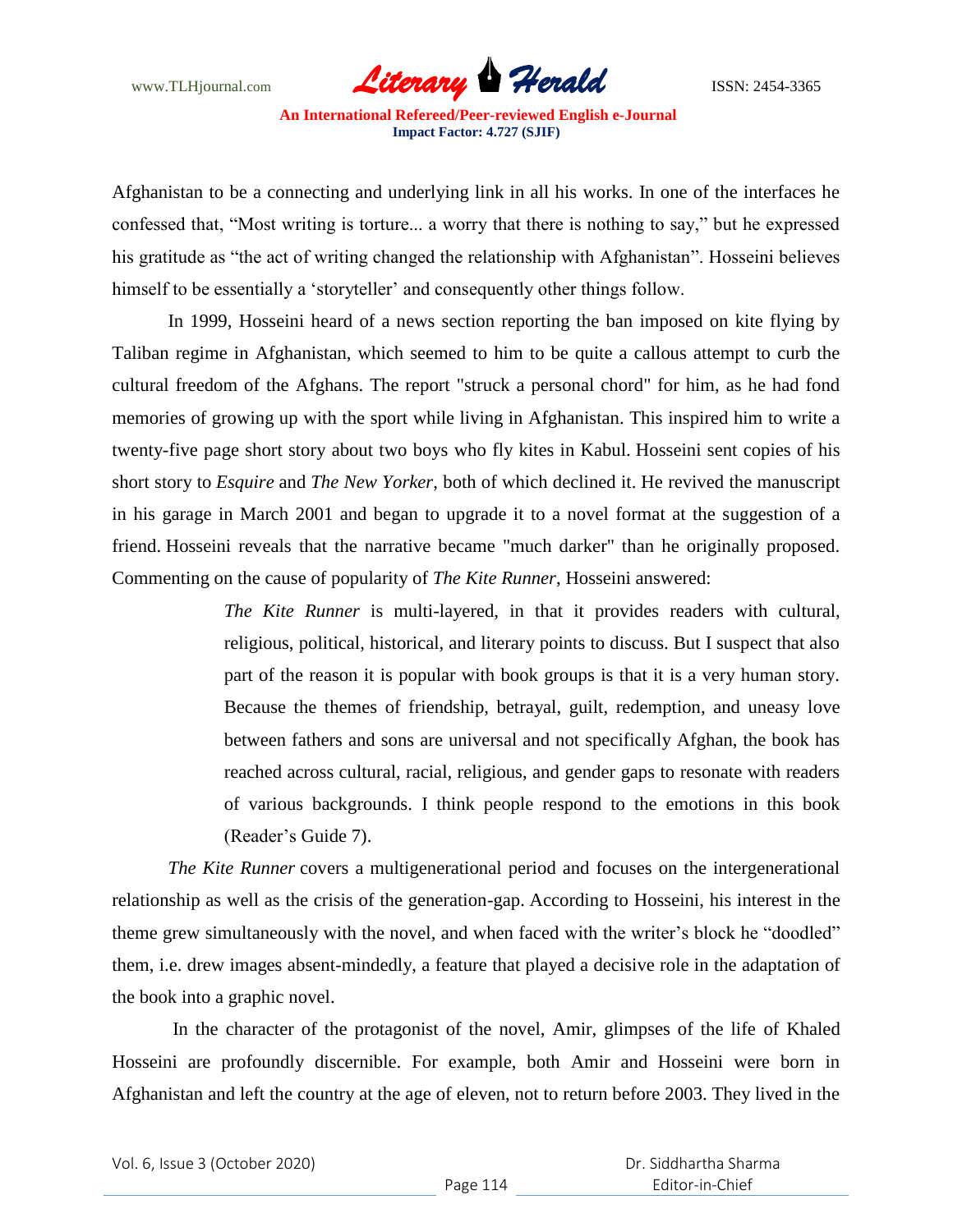

same neighbourhood of Afghanistan, Wazir Akbar Khan Street; both return to Afghanistan as debutant novelists. When asked about the autobiographical streaks in *The Kite Runner*, Hosseini responded that:

When I say some of it is me, and then people look unsatisfied. The parallels are pretty obvious, but ... I left a few things ambiguous because I wanted to drive the book clubs crazy.... one-thirds of the book is based on the vivid memories of the pre-Soviet era, the memories which recreated the socio-economic realities of life, the kite flying and the love of reading (Wilson).

Hosseini gives no explanations as to what all he refers to as "a few things" and the extent of ambiguity. Nevertheless, if one were to exclude the darker portions of the story, the story of the novel does not differ much from what Hosseini himself has experienced in his own life. By his own admissions, one can safely affirm that the character of Baba was based on how he looked up to his father. Hosseini had been a bit deferential to his father, who was a fiercely confident and proud man. Like Baba in the novel, he refused the charity food stamps, choosing instead to work for a living. Hosseini's mother taught Farsi, like Amir's deceased mother did.

On the literary front, Amir is almost as well-learned as Hosseini had been in his childhood. In fact, Hosseini seems to have developed Amir"s character on the footprints of his growing years, except the tragedy that befalls Hassan. Firdausi"s *Shahnama* is a great favourite of Amir and young Hosseini. Moreover, the story of his own creation that Amir narrates to Hassan was the one Hosseini had composed at the age of nine. Hosseini recounts an event in which he witnessed the death of a friend when they had been trying to escape Afghanistan. Amir does the same when he witnesses the death of Kamal. An unmistakable link between the two is the pressure of parents to adopt medicine as a profession when the hearts of both are in writing.

Hosseini admits that he experienced the trauma of the survivors-guilt, as the family had providentially evaded the excruciating yoke of the Soviet reign. He relates that:

Whenever I read stories about Afghanistan my reaction was always tinged with guilt. A lot of my childhood friends had a very hard time. Some of our cousins died. One died in a fuel truck trying to escape Afghanistan. Talk about guilt. He was one of the kids I grew up with flying kites. His father was shot (Wilson)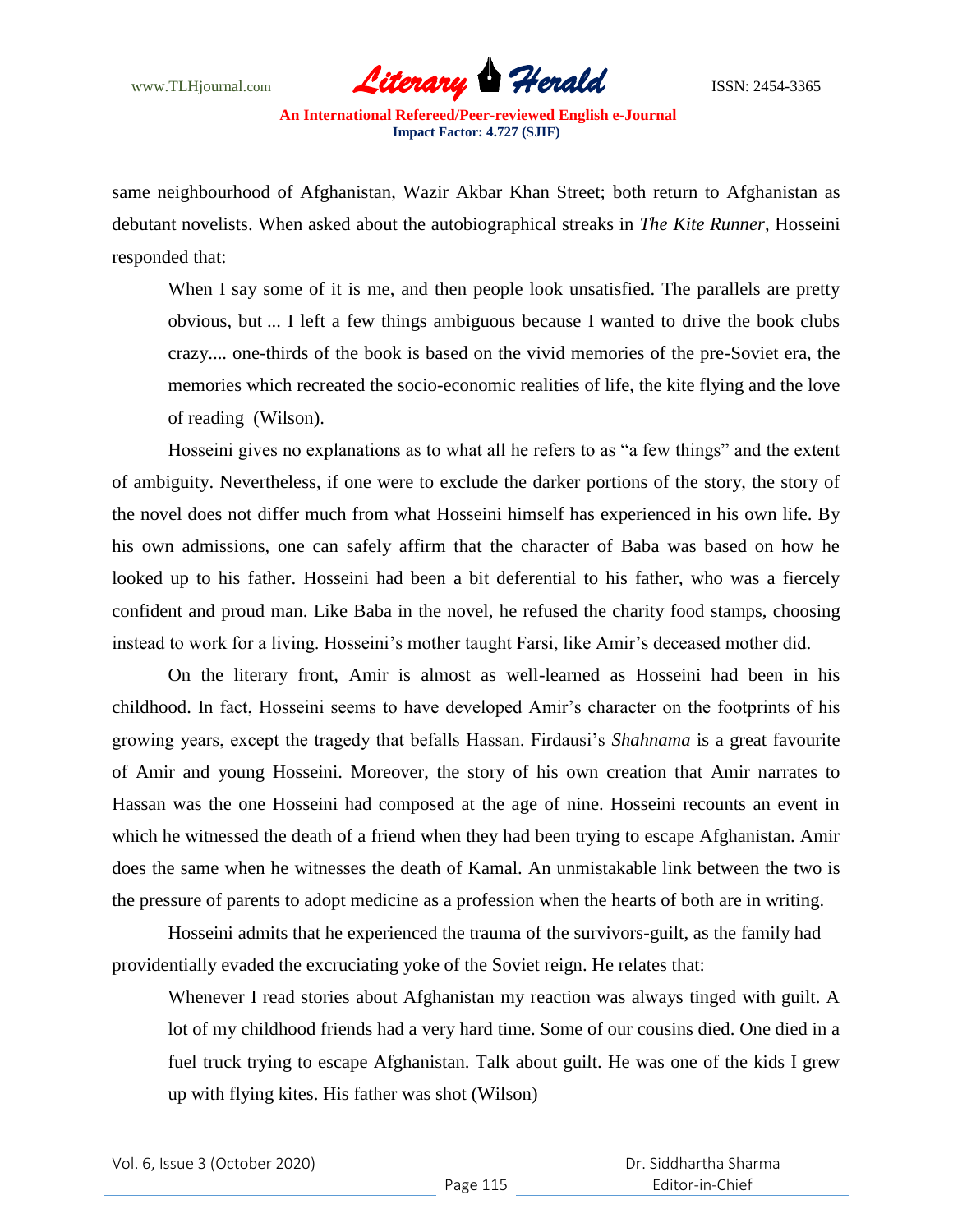

Although many of the incidents in the fiction germinated from the facts of his life, he asserts that the plot is an imaginary tale. *Riverhead Books* initially published 50,000 copies in hardback. It was released on May 29, 2003, and the paperback edition came a year later.

Though the narrative has no division into structural units on a formal basis, still the storyline can be carved up into three distinct phases. The narrative is not linear for the novel begins in medias res, when Amir gets a call from Rahim Khan, who lives in Pakistan. His parting sentence "There's a way to be good again, Amir jan", unleashes the Pandora's Box of the childhood reminiscences of the protagonist. Amir, who is the protagonist of the story, narrates the story from an intradiegetic stand, as he himself is a part of the story he narrates. He is homodiegetic narrator as he participates in the action. The narrative, however, is heterodiegetic because the story has no embedded narratives.

The canonization and appeal of a work of literature, especially fiction depends upon the basic central idea that the work aims to convey through the story. Hosseini"s first novel is one that has a network of holistic and conflicting themes. Hosseini has endeavoured and succeeded to make his characters humans, instead of fictional ghosts. They experience emotions and undergo the crisis of human existence just as any other person may, outside Afghanistan. Hosseini admits that he has brought into light the burqa-clad realities of life of Afghanistan, which more often than not remains outside the capturing lenses of news reporters. Following the Taliban occupation of Afghanistan, the Afghans have been perceived as cold-blooded demonic beasts, without a trace of the milk of the human kindness in them.

The underlying theme is of the 'battle of loves' faced by every person at some or the other point of time in life, in this case the love between parents and children depends and destroys the love between friends. Amir ditches his closest companion, Hassan, a Hazara servant-boy, though the latter worships and loves him the best. Although Amir is instructed and nurtured with good principles, yet he lacks the moral courage and the discerning disposition to look beyond his self-interests. The ethnic tensions existing among the various tribes in Afghanistan are highlighted in the inexpressible relationship Amir shares with Hassan. Even though he considers Hassan to be his best friend yet he is ashamed to admit so before his classmates and other friends for that would be a blow to his high social status. The supreme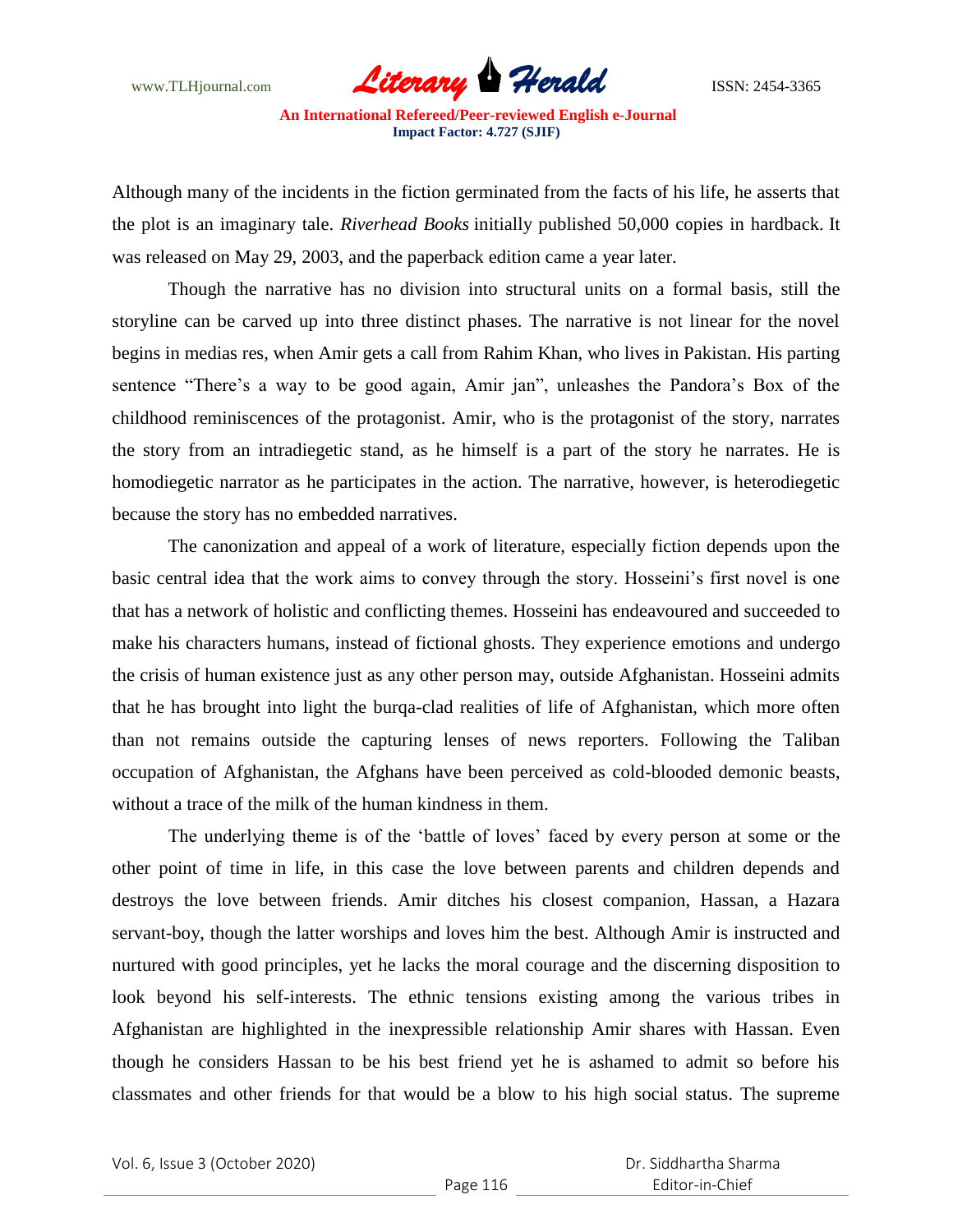

failure of his life takes place when Hassan gets raped for his loyalty towards Amir, and the latter watches it all voyeuristically. Amir's final downfall occurs when he falsely implicates Hassan of having stolen his watch, to which Hassan confesses. Hassan's accepting and unflinching dedication towards Amir makes him all the more pathetic and pitying character, and what may otherwise seem as a child"s gripping fear, appears to be gross betrayal.

The disappointment of strangled hopes of parents from their children, and the helplessness of kids to make their parents proud, the betrayal and cowardice, in spite of honourable intentions and many other such veins of emotional and moral fibre juxtapose in this tale. Amir allowing Hassan to be the scapegoat for making his father proud of himself leads to his downfall in his own esteem. Amir is presented as a well- rounded character, as he redeems himself of his past guilt when he rescues Hassan's son Sohrab and tries to rehabilitate him within his family as his own son. The virtues and ethics he lacked as a child, he acquires in the course of his development, but still the question remains whether the sins of the past can be so conveniently atoned for, more so because the foundation of all jealousy i.e. Baba is no more.

Sigmund Freud in his *Civilizations and its Discontents* says that:

To begin with, if we ask how does a person comes to have a sense of guilt, we arrive at an answer which cannot be disputed, that is, a person feels guilty (devout people would say sinful) when he does something he knows to be "bad" (Mishra 73).

While further discussing the effects of this manifestation of guilt, Freud opines that the superego of the child grows with the child, and thus if the child imbibes a consciousness of being in the wrong, this gnaws at his existence for a considerable period of time. Amir"s reactions towards this consciousness echoes Macbeth"s words, "I am in blood stepp"d in so far that, should I wade no more, Returning were as tedious as go o'er" (Shakespeare 94). After his cowardly stance, Amir is not able to behold Hassan without a prick of his conscience. His whim of flinging and smearing Hassan with pomegranates and of implicating him in the theft, are his attempts to thwart the cause of his self-loathing. He craves punishment, hence when Aseef batters him up he laughs wholeheartedly, for the burden that had been beating along with every heart beat has been lifted. P.S. Greenspan explains this burden in his work *Practical Guilt*. He explains that, "the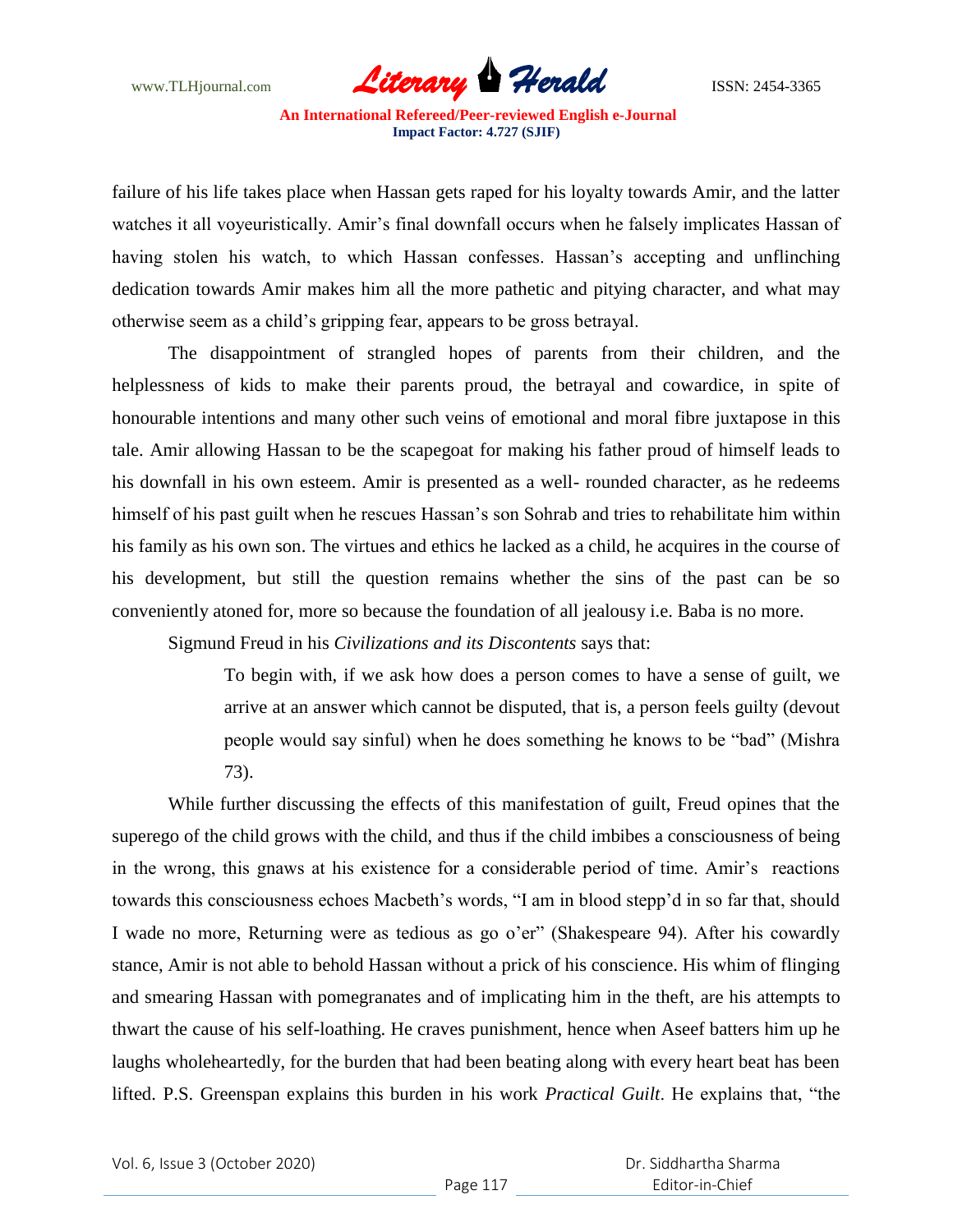

guilty is assumed to be emotionally at odds with himself as a result of the kind of identification with others". (Greenspan 142)

In his book *Responsibility and Atonement,* R.C. Swinburne describes four components of atonement and reparation is one of them. Reparation is a kind of patch-work or the damage control to mitigate the wreckage. Amir"s drive to attain redemption for his past misdeeds springs not from a sincere desire of remorse but more from an urge to preserve the family. It is only after he gets acquainted with the fact that Hassan had been his half brother and consequently Sohrab is his nephew that he agrees to risk himself by going in search of Sohrab. Offering Hassan as a scapegoat to gain his father's approval was easier because of the class consciousness that separates them. Hassan is a Hazara, a Shi'a and a servant. He is the thrice removed and there by the chasm between him and Amir is three-fold. It is only later that Amir learns of his true relation to Hassan, which urges him to wash away the odour of his past foul deeds.

Amir can now only attain partial atonement by rescuing the only surviving family member of Hassan, his son Sohrab, for the rest are dead. Derrida says, "Forgiveness forgives only the unforgivable." (Derrida n.p.)

The gothic temperament of the "sins of the forefathers being visited upon their sons and daughters' as well as the adage that, history repeats itself is downright evident in the tale. The family of Ali is compromised in every generation. Ali"s parents are killed in an accident by the driver of Amir"s grandfather. Baba cheats on his childhood friend with his wife Sanaubar. Hassan is bartered by Amir. However, the retribution of it all is Amir's and Hassan's to pay, now that biologically Hassan is Baba"s son. Hassan is massacred along with other Hazaras and his son is molested by Aseef. Amir, on the other hand, is sentenced to the anguish of remaining childless, and this somewhat tarnishes his domestic felicity.

Edward Said"s *Orientalism* blames the West for distorting the image of the east in about the same ways as feminist criticism criticizes the androtexts that purport to be gynocentric. Either they have made East exotic as heavens or blood curdling terrifying as the hell. This is the other theme which is vividly brought out in the novel- the devastation and the loss of life, love and property due to the raging wars which triggers off the sufferings, displacements and desolation which mar the lives of those who fall prey to the beast of the war. The abandoning of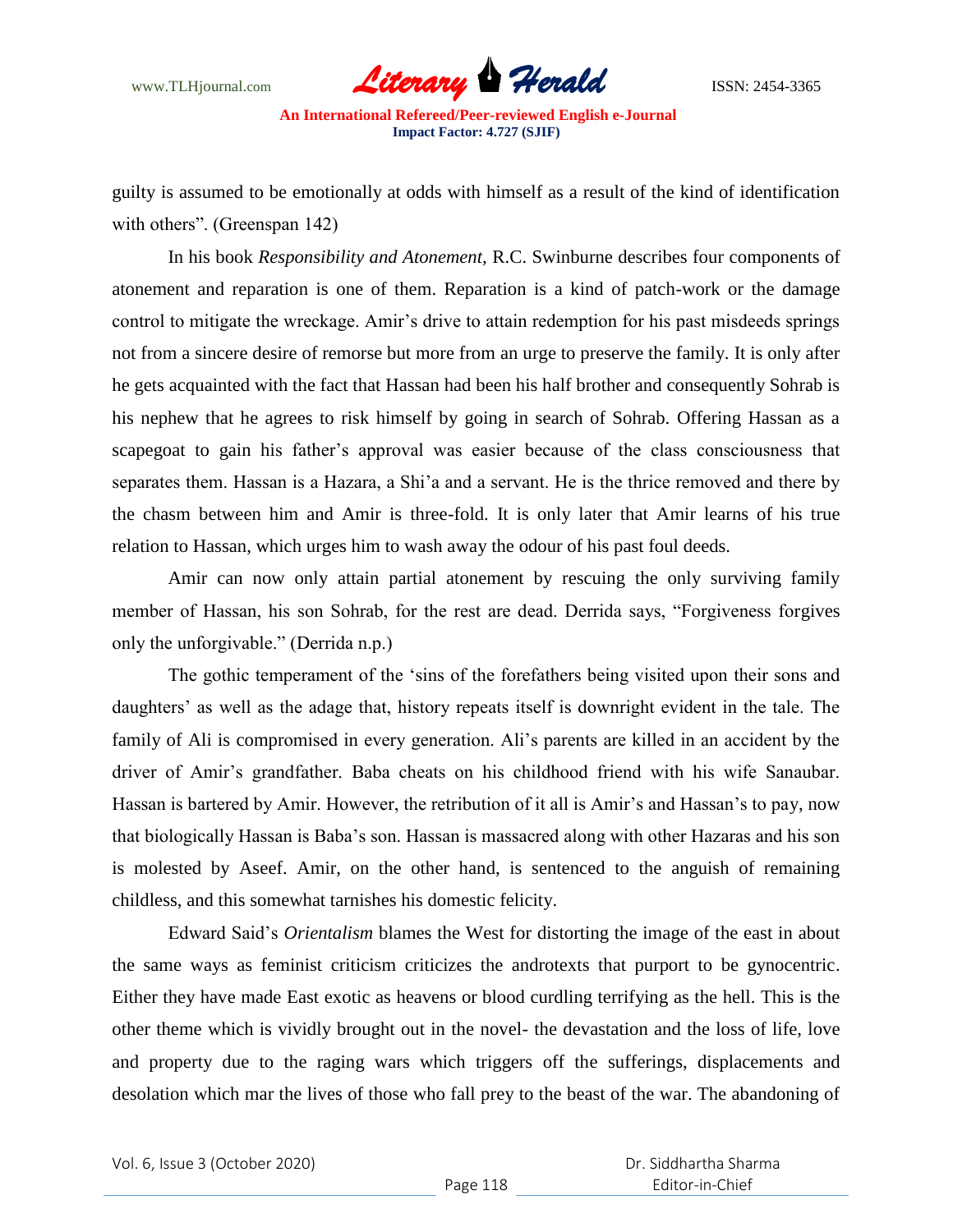

their homeland and the escape into the unfamiliar realms of the unknown without an inkling of what the future holds is not a covetous position in which many would like to find themselves. Hosseini himself had known the anguish of being torn apart from his roots and he brings it in his narration quite remarkably. The fall from the grace into the realms of purgatory that lands Amir and Baba in Fremont in United States, leaves with them with no other option other than acclimatizing to their curtailed circumstances.

The genre of Bildungsroman consists of the novels that trace the trajectory of the development of the protagonist since his infancy to the mature years. *The Kite Runner* can be considered a Blidungsroman, as it delineates the life story of Amir, with is interspersed with redresses of his decisions and actions.

Though the main action is partaken of predominantly by the male characters, yet Hosseini is to be applauded for the portrayal of his female characters. Unlike many other male writers, he does not caricature the females in his novel on the stereotyped notions; instead he makes them dwellers of the real and practical world. Amir"s wife Soraya is a true Afghan-American in spirit and cognition, with the traits imbibed from both the cultures. Unlike the traditional Afghan woman, she is not a conformist and has had a dour history. She had lived with another man outside marriage. Yet, the strength of her character lies in her honest avowal of her past to Amir before their marriage. She is the pillar of strength for Amir post-marriage and post-Baba. Although she is against adoption, yet when she learns of Sohrab"s parentage and history, she excitedly awaits the arrival of the boy. She is shown to be an empathetic, selfless and understanding wife, who does not wish to move to another house and instead chooses to nurse her ailing and dying father-in-law. Hosseini had changed her nationality from an American to an Afghan migrant, on the advice of his editor.

The extent to which Taliban can be accredited for the doomed state of landscape, economy, politics, society and the lives of people in general has been precisely featured in the novel. When Amir revisits Afghanistan to hunt for Sohrab, he is not able to identify what he sees as the same Afghanistan he left. What he had known as a land of plenty, was now a heap of rubble, where people had been reduced to sell their limbs to feed their famished families. Hosseini admits that these were "the verbatim stories of people selling a part of the leg and other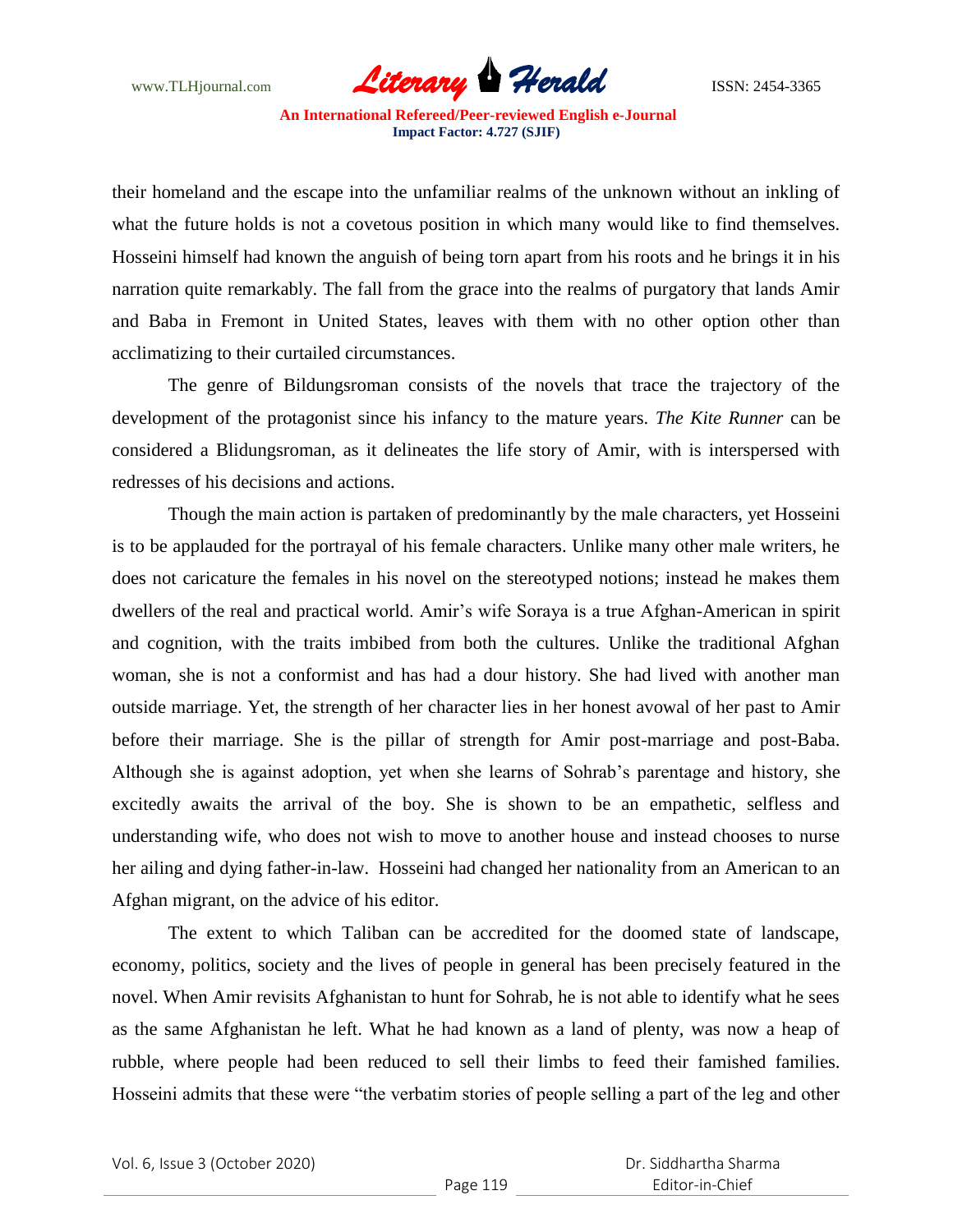

horror stories of execution and stoning at stadiums he had heard from acquaintances" (Harker Speaker Series). Another issue that surfaces in this phase of the story is the politics of religion played by those who are considered to be an authority on religion itself. Aseef who becomes a sort of a godman exploits little children from orphanages for the fulfilment of his sexual needs. This is a sin in Islam as well as against humanity. It is ironic that Aseef kills those who are accused of adultery. Such paradoxical images of the public versus the private life of the stalwarts of religion force one to question the righteousness of the interpretations one usually comes across. Aseef"s father is a Pashtun and his mother is a German, and Aseef has the negative attributes of both the races. His pride in being a Pashtun is aggravated by the arrogance of Germans. He is called a 'sociopath' later by Amir, for he has been a bully all his life. On Amir's birthday, Aseef presents him with Hitler"s autobiography. It is ironic that a person of mixed parentage talks of the purity of the Pashtuns and accuses Hazara"s of polluting their blood. Aseef"s ambition for Afghanistan is that of a land which is inhabited only by the pure races as Pashtuns. Aseef is a great admirer of Adolf Hitler and his visions for his motherland are no different from those which Hitler had for his. Therefore, it is not surprising that Aseef bears an affinity towards a fanatic group such as Taliban. He derives sadistic pleasure from exploiting and killing those weaker than him. Aseef becomes a representative of the Taliban organisation and his deeds echo their outlook and activities.

The novel has often been categorised as a historical novel for it has the backdrop of the most tumultuous events recorded in the history of Afghanistan. Hosseini tries to interweave the pivotal events in the life of Amir, the novel"s protagonist, into those of the nation"s history, somewhat similar to the intertwining of personal and political as done by Salman Rushdie in *Midnight's Children*. The political and personal are often juxtaposed and have major impacts on the lives of the characters. However, Amir cannot be said to be a prototype character representing a group of people, like Salim Sinai represents the *Midnight's Children.* Amir"s is largely impacted by the political upheavals. The invasion of a foreign agency such as Soviet Union results in his expulsion from his own motherland. He returns during the reign of Taliban and returns as badly battered as Afghanistan was when abandoned by Taliban. Taliban destroyed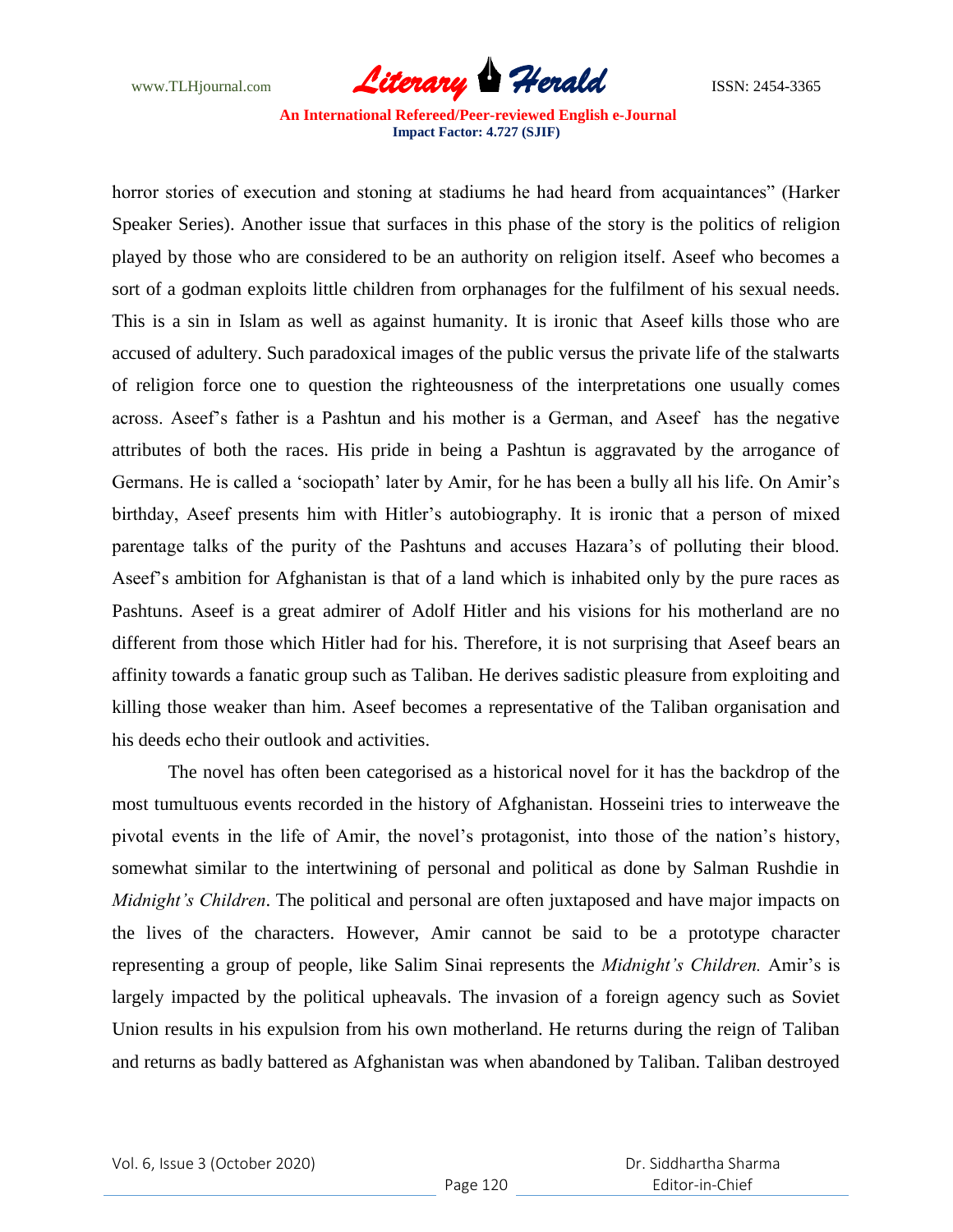

whatever good was left in Afghanistan, as they annihilated the only friend Amir ever had, Hassan.

*The Kite Runner* has been recorded as the first Afghan novel to be written in English. It certainly holds a landmark importance as far as the development of Afghan writings in English are concerned. In spite of the acclaim it has received worldwide, yet Hosseini"s countrymen have raised an outcry against the "perforated sheet metaphor" he employs in depicting Afghanistan. Hosseini has been denounced in similar ways as Sir V.S. Naipaul was for the prejudice he expressed for India in his *An Area of Darkness*. The people of Afghanistan have objected strongly to the content of the novel and have accused the author of hurting and presenting a distorted image of their culture. Hosseini reverted to this charge when he responded in an interview, "They never say I am speaking about things that are untrue. Their beef is, 'Why do you have to talk about these things and embarrass us? Don't you love your country? (Mehta n.p.). Hosseini asserts his right to employ the "poetic license" which is his due as a writer.

Although the novel fulfils the anxious expectations of a large number of its readers, it needs to be taken into account that its reading populace is largely the western populace. The theme is simple and largely explored, namely crime and punishment followed by attempts of atonement. Yet the exotic setting of an eastern country, especially one as tinted as Afghanistan has succeeded in playing upon the emotional keys of the West. The populace living in such a country as Afghanistan, which houses terrorists and continues to be in news for all the wrong reasons, are considered objects of pity and compassion. Hosseini has taken up the cause of the subaltern ethnic tribes as the Hazaras, who are a minority in Afghanistan and subject to rigorous hard work and unceasing oppression. Hosseini brings to the fore a portrait of Afghanistan and infuses it with lively characters, who experience the "general drama of pain" and life which is no different from the rest of the world.

In a speech delivered at Book Expo America on the 2 June, 2007, Hosseini talks about how the novel came on. He says:

The language in which I have written has changed. I began writing in Farsi, then I wrote in French and now I write in English, but one thing remains constant: I have always written for an audience of one. For me, writing has always been the selfish, self-

|  | Vol. 6, Issue 3 (October 2020) |
|--|--------------------------------|
|--|--------------------------------|